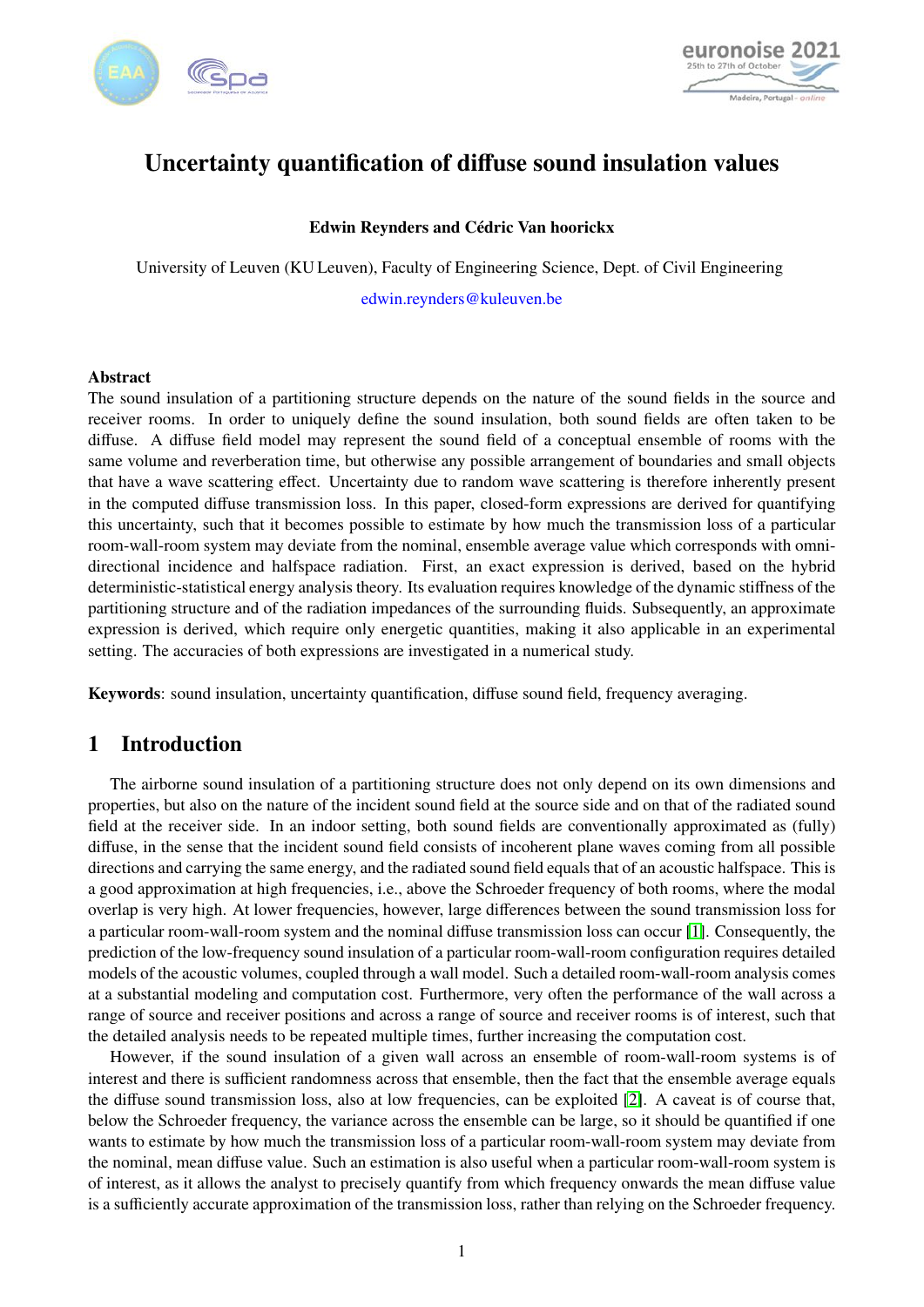

For the variance quantification, it is important to notice that a diffuse field is by definition a random field, composed of a large number of statistically independent plane waves, the spatial phase of which is uniformly distributed and independent from the amplitude [\[3\]](#page-9-2). A diffuse sound field therefore represents not just a nominal situation, but the sound field of a conceptual random ensemble of rooms with the same modal density and total absorption, but otherwise any possible arrangement of boundaries and small objects that have a wave scattering effect. This ensemble has maximum uncertainty, or maximum entropy, across all possible ensembles of rooms with the same modal density and reverberation time [\[4\]](#page-9-3). When the sound field in an isolated room can be considered as diffuse, it follows immediately from the above definition that its mode shapes are independent, zero-mean Gaussian random fields. The statistical properties of the natural frequencies relate to those of the eigenvalue spacings Gaussian Orthogonal Ensemble matrix from random matrix theory [\[5\]](#page-9-4). Based on this fact, an expression for the variance of the total energy of a diffuse field has been derived [\[6,](#page-9-5) [7\]](#page-9-6). It does not only depend on the modal overlap of the room and on the frequency integration bandwidth, but also on the nature of the loading: for point loading, the variance of the total energy decreases with the number of incoherent sources and it is also lower when the loading is deterministic rather than random. It has found application in the analysis of structure-borne sound radiation into a diffuse field, where closed-form expressions for the variance of the radiated sound power and sound pressure levels have been derived [\[8\]](#page-9-7). It can also be employed in the statistical energy analysis of a built-up system if the parameters describing the loading of one particular diffuse subsystem by all other diffuse subsystems can be evaluated [\[9\]](#page-9-8).

The fact that the diffuse field variance depends rather strongly on the type of excitation, complicates the variance analysis of the sound transmission loss in between two diffuse rooms. At a given frequency, the receiver room may be excited by one, several, or many modes of the vibrating wall. Furthermore, each wall mode is randomly excited by the diffuse sound field at the source side. It is not immediately clear whether and how the excitation parameters of the variance estimation procedure that was developed in [\[7,](#page-9-6) [8,](#page-9-7) [9\]](#page-9-8) might be evaluated for the more complex subsystem excitations considered here. Progress has been made in a hybrid deterministic-statistical energy analysis setting, where diffuse subsystems of finite size can be connected to each other and to deterministic system parts in an arbitrary complex way [\[10\]](#page-9-9). In this setting, closed-form expressions have been derived for the variance of the total energies of diffuse subsystems [\[11,](#page-9-10) [12\]](#page-9-11). These fundamental results have been employed successfully for analyzing the diffuse sound transmission loss variance [\[2,](#page-9-1) [13,](#page-9-12) [14\]](#page-9-13). The related expressions are elaborate and their evaluation requires the halfspace sound radiation impedances of the relevant room modes. Furthermore, they are applicable to the harmonic transmission loss only, while in technical acoustics, transmission losses in frequency bands are usually of interest [\[1\]](#page-9-0).

In the present work, two developments for diffuse sound transmission loss variance quantification are presented and validated against numerical simulations. The first development concerns the analysis of the bandaveraged, rather than the harmonic, transmission loss variance. First, it is demonstrated that the relationship between the diffuse transmission coefficient and the two-room coupling loss factor which is known to hold in the ensemble average sense [\[15\]](#page-9-14), also holds for every individual member of the random ensemble. Then, the recent hybrid deterministic-SEA band-averaged variance results of [\[12\]](#page-9-11) are exploited for establishing a new diffuse sound transmission loss variance expression that is applicable to any wall type and to both light and heavy fluid loading. The second development concerns the derivation of a relatively simple formula for the diffuse sound transmission loss that is not only applicable for numerical predictions, but also in an experimental setting. The formula does not require the halfspace radiation impedance of the wall, but involves only quantities that are measured in a conventional sound transmission test. It is derived by introducing approximations into the general diffuse variance expression, which restrict its application to light fluid loading.

## 2 Transmission loss and coupling loss factor

The transmission loss *R* across a partition wall is defined as

<span id="page-1-0"></span>
$$
R(\omega) := 10 \log \frac{1}{\tau_{12}(\omega)} \quad \text{with} \quad \tau_{12}(\omega) := \frac{P_{\text{in}}^{(1 \to 2)}(\omega)}{P_{\text{inc}}^{(1)}(\omega)},\tag{1}
$$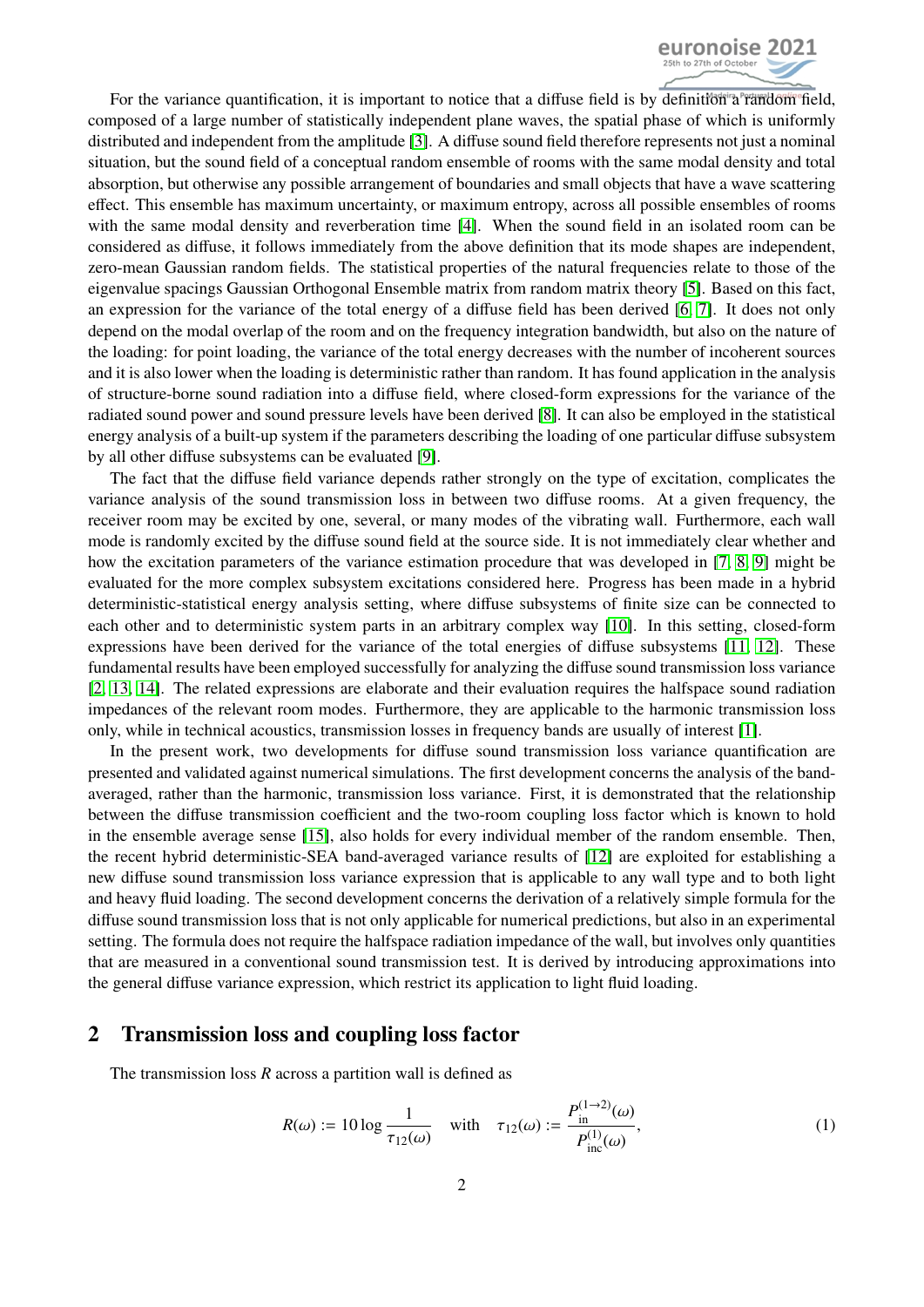<span id="page-2-3"></span><span id="page-2-1"></span><span id="page-2-0"></span>

where  $\omega$  represents frequency,  $\tau_{12}$  the transmission coefficient,  $P_{\text{inc}}^{(1)}$  the sound power that is flicted upon the well in the source room (room 1) and  $P^{(1\rightarrow 2)}$  the power flow from source to receiver room ( wall in the source room (room 1) and  $P_{\text{in}}^{(1\to2)}$  the power flow from source to receiver room (room 2). A related quantity is the coupling loss factor  $\eta_{12}$  between the source and receiver rooms:

$$
\eta_{12}(\omega) := \frac{P_{\text{in}}^{(1\to 2)}(\omega)}{\omega E_1(\omega)},\tag{2}
$$

where  $E_1$  is the total sound energy in the source room. From these definitions, it follows that

$$
\eta_{12}(\omega)\omega E_1(\omega) = \tau_{12}(\omega)P_{\text{inc}}^{(1)}(\omega). \tag{3}
$$

The wall is taken to be a linear mechanical system, so  $\tau_{12}$  and  $\eta_{12}$  do not depend on  $P_{\text{inc}}(1)$  nor on  $E_1$ . For a given incident sound field, the ratio between  $E_1$  and  $P_{\text{inc}}^{(1)}$  is therefore equal to a constant *C*:

$$
E_1(\omega) = CP_{\text{inc}}^{(1)}(\omega) \qquad \text{such that} \qquad \tau_{12}(\omega) = C\omega \eta_{12}(\omega). \tag{4}
$$

This last expression is valid for any room-wall-room system. In what follows, it is assumed that the source room carries a diffuse sound field. In that case, the ensemble mean of the incident power relates to the total energy in the room via [\[15\]](#page-9-14):

<span id="page-2-4"></span>
$$
\hat{P}_{\text{inc,rev}}^{(1)}(\omega) = \frac{cS}{4V_1}\hat{E}_1(\omega). \tag{5}
$$

where the hat denotes the mean across the diffuse random field ensemble, *c* the sound speed, *S* the surface area of the wall, and  $V_1$  the source room volume. Taking the expected value of both sides of Equation [3](#page-2-0) and accounting for the fact that not only  $\tau_{12}$  and  $P_{\text{inc}}^{(1)}$ , but also  $\eta_{12}$  and  $E_1$  are independent from each other yields

$$
\hat{\tau}_{12}(\omega) = C\omega \hat{\eta}_{12}(\omega) \quad \text{with} \quad C = \frac{4V_1}{cS}.
$$

From this expression, the constant *C* which appears in Equation [4](#page-2-1) can be determined, such that

$$
\tau_{12}(\omega) = \frac{4\omega V_1}{cS} \eta_{12}(\omega). \tag{7}
$$

This final expression is known to hold in an ensemble averaged sense [\[15,](#page-9-14) Eq. 3.3.22], however, the above derivation demonstrates that it also holds for each individual member of the random ensemble of room-wallroom systems that is being considered here (deterministic wall and random diffuse sound fields in the rooms).

### 3 Prediction of the mean diffuse transmission loss of a complex finite wall

The prediction of the nominal, ensemble averaged transmission loss of a wall that is situated in between two diffuse sound fields is treated in this section. It does not contain new theoretical developments, but rather introduces the concepts, definitions and notations that are necessary for the variance analysis that follows, and this in a more straightforward way than in previous publications such as [\[2\]](#page-9-1). The wall is taken to be finite and deterministic and its displacement field is described with a finite set of (generalized) displacement degrees of freedom, which are collected in a frequency-dependent complex vector  $q(\omega)$ . Phasor notation is being employed, such that the time history of the wall displacement at frequency  $\omega$  is obtained as

$$
\mathbf{q}(t) = \text{Re}\left\{\mathbf{q}(\omega)e^{i\omega t}\right\}.
$$
 (8)

The equation of motion of the wall can be expressed as

<span id="page-2-2"></span>
$$
\mathbf{D}_{\mathrm{d}}\mathbf{q} = \mathbf{f} + \mathbf{f}_1 + \mathbf{f}_2,\tag{9}
$$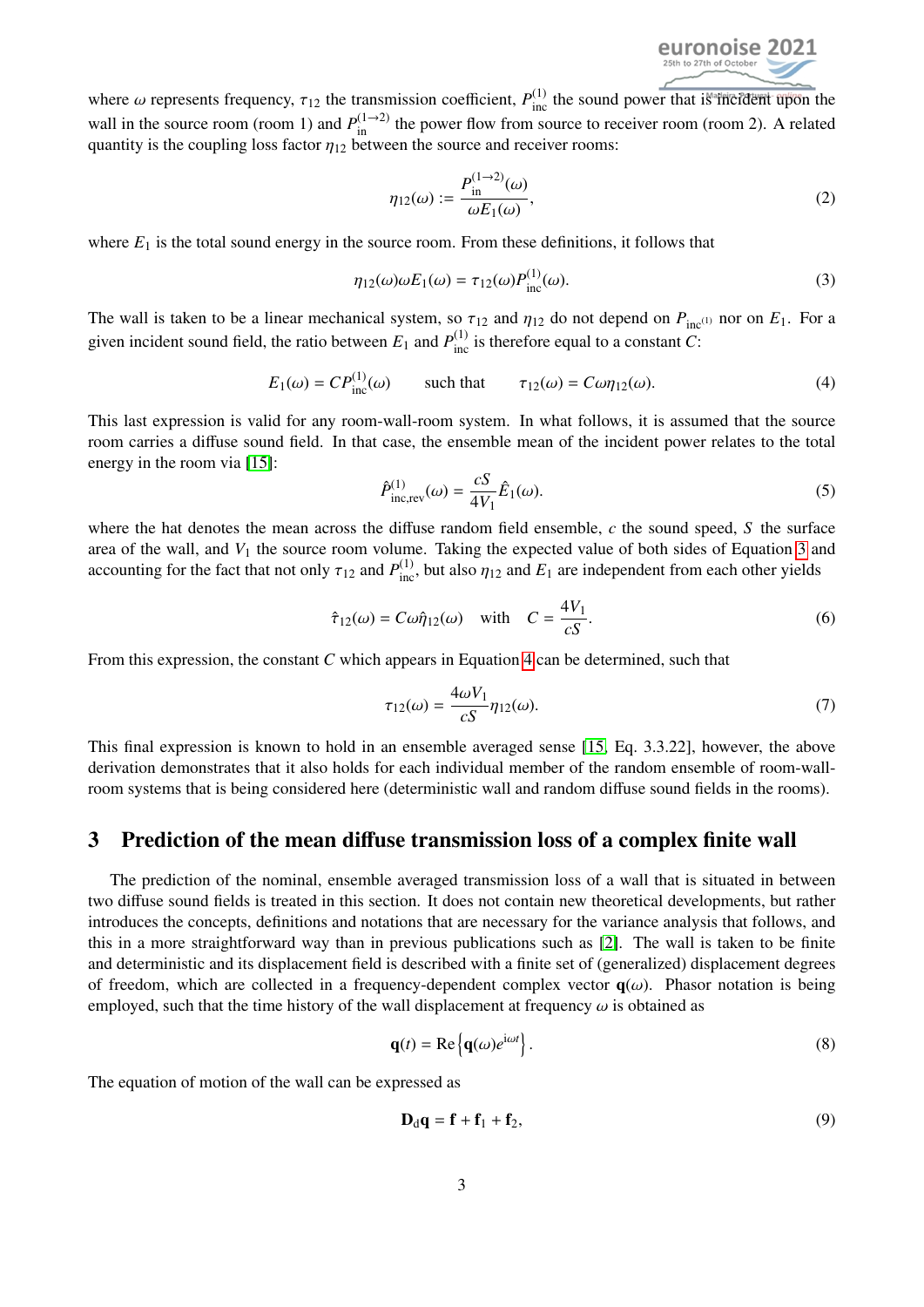

where  $D_d$  represents the deterministic, in-vacuo dynamic stiffness matrix of the wall, f the external loading on the wall, and f*<sup>j</sup>* the reaction forces onto the wall caused by the sound pressure field in room *j* that results from the wall displacement q. The equation of motion of room *j* reads

$$
\mathbf{D}_j \mathbf{q} = -\mathbf{f}_j,\tag{10}
$$

where  $D_j$  is the dynamic stiffness matrix of room *j*.

If random wave scattering is present in the rooms, the sound field in each room can be decomposed into a direct sound field, representing waves propagating away from the wall, and a diffuse reverberant sound field, representing scattered waves traveling back to the wall. The equation of motion of the room then reads

<span id="page-3-0"></span>
$$
\left(\mathbf{D}_{\text{dir}}^{(j)} + \mathbf{D}_{\text{rev}}^{(j)}\right)\mathbf{q} = -\mathbf{f}_j.
$$
\n(11)

The direct field is deterministic, while the diffuse field is random. Since the direct field dynamic stiffness matrix  $\mathbf{D}_{\text{dir}}^{(j)}$  represents that of an acoustic halfspace (or anechoic space), it can be evaluated with the Rayleigh integral and in more general cases with the boundary element method. Substitution into Equation [9](#page-2-2) results in

$$
\left(\mathbf{D}_{\text{tot}} + \mathbf{D}_{\text{rev}}^{(1)} + \mathbf{D}_{\text{rev}}^{(2)}\right)\mathbf{q} = \mathbf{f}, \qquad \text{where} \qquad \mathbf{D}_{\text{tot}} := \mathbf{D}_{\text{d}} + \mathbf{D}_{\text{dir}}^{(1)} + \mathbf{D}_{\text{dir}}^{(2)}.
$$
 (12)

Since the ensemble average of the reverberant dynamic stiffness matrices is zero [\[16\]](#page-9-15), one may approximate the wall displacement by a first-order perturbation expansion around  $\mathbf{D}_{rev}^{(1)} = \mathbf{D}_{rev}^{(2)} = \mathbf{0}$ :

<span id="page-3-1"></span>
$$
\mathbf{q} \approx \mathbf{D}_{\text{tot}}^{-1} \mathbf{f} - \mathbf{D}_{\text{tot}}^{-1} \left( \mathbf{D}_{\text{rev}}^{(1)} + \mathbf{D}_{\text{rev}}^{(2)} \right) \mathbf{D}_{\text{tot}}^{-1} \mathbf{f}.
$$
 (13)

The wall displacement results in sound power injection into the receiver room, that can be evaluated as

$$
P_{\text{in}}^{(2)} = \frac{1}{2} \text{Re}\left\{(-i\omega)\mathbf{q}^{\text{H}}(-\mathbf{f}_2)\right\} = \frac{\omega}{2} \mathbf{q}^{\text{H}} \left(\tilde{\mathbf{D}}_{\text{dir}}^{(2)} + \tilde{\mathbf{D}}_{\text{rev}}^{(2)}\right) \mathbf{q},\tag{14}
$$

where the imaginary part of a matrix is denoted with a tilde. Substitution of Equation [13](#page-3-0) leads to

$$
P_{\text{in}}^{(2)} \approx \frac{\omega}{2} \mathbf{f}^{\text{H}} \mathbf{D}_{\text{tot}}^{-\text{H}} \left( \tilde{\mathbf{D}}_{\text{dir}}^{(2)} + \tilde{\mathbf{D}}_{\text{rev}}^{(2)} \right) \mathbf{D}_{\text{tot}}^{-1} \mathbf{f} - \omega \text{Re} \left\{ \mathbf{f}^{\text{H}} \mathbf{D}_{\text{tot}}^{-\text{H}} \tilde{\mathbf{D}}_{\text{tot}}^{(2)} \mathbf{D}_{\text{tot}}^{-1} \left( \mathbf{D}_{\text{rev}}^{(1)} + \mathbf{D}_{\text{rev}}^{(2)} \right) \mathbf{D}_{\text{rev}}^{(2)} \mathbf{D}_{\text{tot}}^{-1} \mathbf{f} \right\}.
$$
 (15)

If the direct excitation of the wall f stems from an externally excited diffuse field in room 1 with fixed total energy  $E_1$ , then  $P_{\text{in}}^{(2)}$  corresponds with  $P_{\text{in}}^{(1\rightarrow 2)}$  $P_{\text{in}}^{(1\rightarrow 2)}$  $P_{\text{in}}^{(1\rightarrow 2)}$  which appears in Eqs. (1[-2\)](#page-2-3). The wall is then excited by three diffuse sound pressure fields: a field in room 1 which results from external excitation (represented by the force f), a field in room 1 which results from radiation by the wall and subsequent reflection of the radiated waves in that room (represented by  $D_{rev}^{(1)}$ ), and a similar field in room 2 (represented by  $D_{rev}^{(2)}$ ). Since these diffuse sound fields result from different reflections, they are uncorrelated [\[11\]](#page-9-10).

With this insight, and acknowledging that the diffuse reverberant system matrices have zero mean, the expected value of Equation [15](#page-3-1) can be evaluated to yield the ensemble averaged value of the power flow:

$$
\hat{P}_{\text{in}}^{(1\to 2)} = \frac{\omega}{2} \text{Tr} \left( \hat{\mathbf{S}}_{\text{ff}} \mathbf{D}_{\text{tot}}^{-H} \tilde{\mathbf{D}}_{\text{tot}}^{(2)} \mathbf{D}_{\text{tot}}^{-1} \right), \qquad \text{with} \qquad \mathbf{S}_{\text{ff}} := \mathbf{f} \mathbf{f}^{H}, \tag{16}
$$

and where Tr denotes the matrix trace. The mean cross-spectrum of the diffuse excitation forces  $\hat{S}_{ff}$  in room 1 can be evaluated by invoking the so-called diffuse field reciprocity relationship [\[17\]](#page-9-16):

<span id="page-3-2"></span>
$$
\hat{\mathbf{S}}_{\rm ff} = \frac{4\hat{E}_1}{\omega \pi n_1} \tilde{\mathbf{D}}_{\rm dir}^{(1)},\tag{17}
$$

where  $n_1$  denotes the modal density in the source room. Substitution of this result into the previous expression and subsequent combination with Eqs. [\(3](#page-2-0)[,6\)](#page-2-4) results in

$$
\hat{\tau}_{12}(\omega) = \frac{8V_1}{cS\pi n_1} \text{Tr} \left( \tilde{\mathbf{D}}_{\text{dir}}^{(1)} \mathbf{D}_{\text{tot}}^{-H} \tilde{\mathbf{D}}_{\text{dir}}^{(2)} \mathbf{D}_{\text{tot}}^{-1} \right)
$$
(18)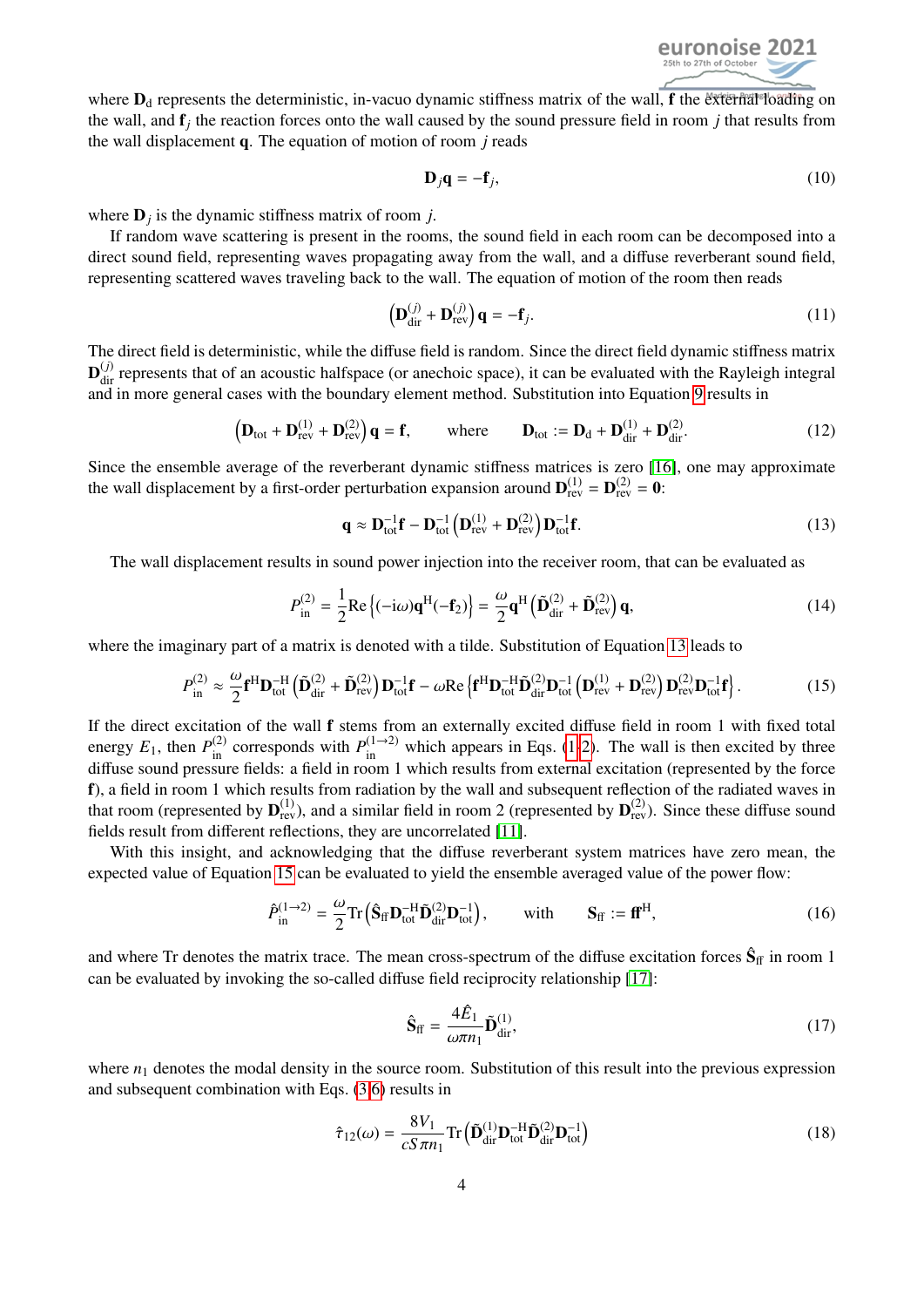

The nominal, ensemble average diffuse field transmission coefficient can be obtained from this last expression, hence also the transmission loss. Its evaluation requires the dynamic stiffness matrix of the wall and that of the direct field of both rooms next to readily available quantities such as the room volume and modal density.

The above analysis is in principle valid only for harmonic transmission, i.e., where  $\tau_{12}$  represents the transmission loss at a single frequency  $\omega$  rather than over a frequency band  $\Delta = \omega_{\rm u} - \omega_{\rm l}$ . In the latter, case, the transmission loss and coefficient are defined as transmission loss and coefficient are defined as

$$
R_{\Delta}(\omega) := 10 \log \frac{1}{\tau_{12,\Delta}(\omega)} \quad \text{with} \quad \tau_{12,\Delta}(\omega) = \frac{1}{\Delta} \int_{\omega_1}^{\omega_0} \tau_{12}(\omega) d\omega = \frac{\int_{\omega_1}^{\omega_0} P_{\text{in}}^{(1-2)}(\omega) d\omega}{P_{\text{inc},\Delta}^{(1)}(\omega)\Delta} \tag{19}
$$

where in the last equality, the fact that the prescribed incident power  $P_{\text{inc}\ A}^{(1)}$  is by definition constant over the where in the rast equality, the ract that the presentied included power r<sub>inc,∆</sub> is by definition constant over the considered frequency band, has been employed. Taking the expected value of these expressions and substitu Equation [18](#page-3-2) leads directly to the ensemble average quantities  $\hat{\tau}_{12,\Delta}$  and  $\hat{R}_{\Delta}$ .<br>The approach that was presented here for evaluating the diffuse sources

The approach that was presented here for evaluating the diffuse sound transmission loss, is generally applicable and does not require any assumption on the geometry and dynamic behavior of the wall other than linearity. In contrast, in the conventional approach to diffuse sound transmission prediction, the wall is considered to be of infinite extent, the transmission coefficient is computed for a plane incident sound wave and halfspace reflection (at the source side) and radiation (at the receiver side), and subsequently integrated over all angles of incidence to yield the mean diffuse transmission loss  $\tau_{12}$  [\[1,](#page-9-0) [18\]](#page-9-17). The maximum angle of attack is usually limited to a cut-off value that is smaller than 90◦ on an empirical basis, in order to have better correspondence with measured values [\[18\]](#page-9-17). Problems of this kind are avoided in the approach that was presented here, because the finite extent of the interface between wall and rooms is accurately accounted for.

# 4 Prediction of the variance of the diffuse transmission loss

#### 4.1. General case

The variance of  $R_{12,\Delta}$  follows from a first-order approximation of its definition:

$$
\text{Var}\left[R_{\Delta}\right] \approx \left(\frac{\mathrm{d}R_{\Delta}}{\mathrm{d}\tau_{12,\Delta}}\right)^2 \text{Var}\left[\hat{\tau}_{12,\Delta}\right] = \left(\frac{10}{\ln 10}\right)^2 \frac{\text{Var}\left[\tau_{12,\Delta}\right]}{\hat{\tau}_{12,\Delta}^2} = \left(\frac{10}{\ln 10}\right)^2 \frac{\text{Var}\left[P_{\text{in},\Delta}^{(1\to 2)}\right]}{\hat{P}_{\text{in},\Delta}^{(1\to 2)}}. \tag{20}
$$

The variance of the band-integrated transmitted power  $P_{\text{in }\Delta}^{(1\rightarrow 2)}$  $\sum_{n=0}^{\infty}$  results from the integration of the cross-<br>ifferent frequencies within the considered band: covariance between the harmonic transmitted powers at different frequencies within the considered band:

<span id="page-4-0"></span>
$$
\text{Var}\left[P_{\text{in},\Delta}^{(1\to 2)}\right] = \int_{\omega_1}^{\omega_\text{u}} \int_{\omega_1}^{\omega_\text{u}} \text{Cov}\left[P_{\text{in}}^{(1\to 2)}(\omega_1)P_{\text{in}}^{(1\to 2)}(\omega_2)\right].\,d\omega_1\,d\omega_2\tag{21}
$$

Substitution of Equation [15](#page-3-1) results in a second-order approximation of the variance. It can be further evaluated by noting that the reverberant force vectors that relate to the external excitation and the responses of the source and receiver rooms (**f**,  $D_{rev}^{(1)}$  and  $D_{rev}^{(2)}$ , respectively) are mutually uncorrelated and circular complex Gaussian distributed, and by assuming that their statistical properties as well as the properties of the wall are approximately constant within the frequency band ∆. This evaluation then follows the same lines as that of the variance of the entries of the power balance matrix in a hybrid deterministic-statistical energy analysis in frequency bands, which was presented in detail by Reynders and Langley [\[12,](#page-9-11) Secs. 4.3 and 5.2]. As a result, the relative variance of  $P_{\text{in }\Lambda}^{(1\rightarrow 2)}$  $\lim_{\text{in},\Delta}$  is obtained by evaluation of [\[12,](#page-9-11) Eq. (62)]. Some further algebra leads to

$$
\frac{\text{Var}[\tau_{12,\Delta}]}{\hat{\tau}_{12,\Delta}^2} 4\hat{\eta}_{21}^2 = \sum_{j=1}^2 \frac{b_j}{\pi m_j} \text{Re} \left( \text{Tr} \left( \mathbf{H}_{1j} \mathbf{G}^{(2)} \tilde{\mathbf{D}}_{\text{dir}}^{(j)} \mathbf{G}^{(2)} \right) \right) + \frac{2\hat{\eta}_{21} b_{1R2}}{\pi m_1} \text{Re} \left( \text{Tr} \left( \mathbf{H}_{11} \mathbf{G}^{(2)} \right) \right) + \frac{b_{2R2}}{\pi m_2} \text{Re} \left( \text{Tr} \left( \mathbf{H}_{12} \mathbf{G}^{(2)} \right) \text{Tr} \left( \tilde{\mathbf{D}}_{\text{dir}}^{(2)} \mathbf{G}^{(2)} \right) \right) + b_2 \text{Re} \left( \text{Tr} \left( \left( \tilde{\mathbf{D}}_{\text{dir}}^{(1)} \mathbf{G}^{(2)} \right)^2 \right) \right)
$$
(22)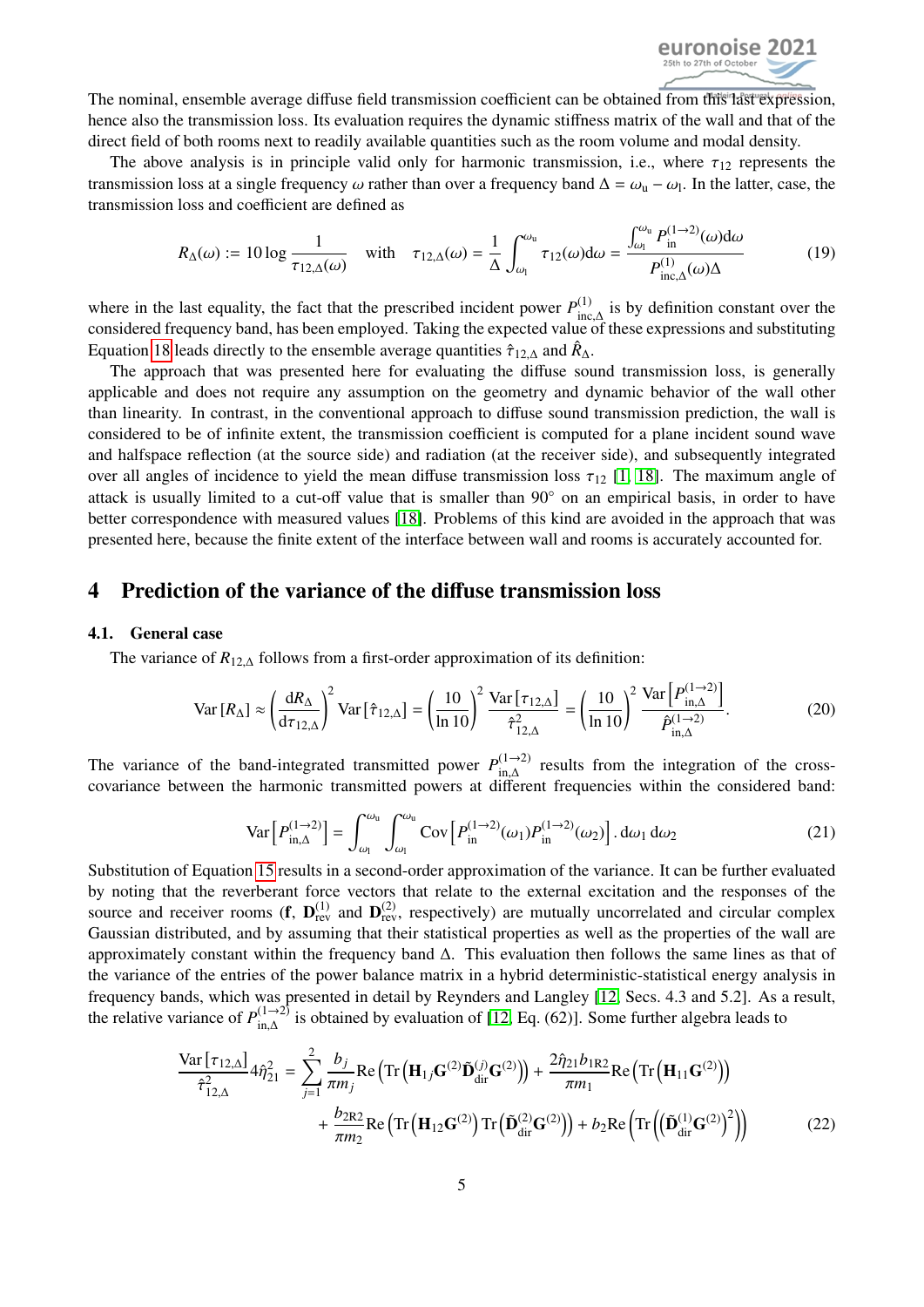where  $m_j := \omega \eta_j n_j$  represents the modal overlap of room *j*, and

$$
b_j := \frac{-1}{B_j^2} \ln \left( 1 + B_j^2 \right) + \frac{2}{B_j} \text{atan} \left( B_j \right) \qquad \text{with} \qquad B_j := \frac{\Delta}{\omega \eta_j} \tag{23}
$$

$$
b_{jR2} := \delta_{2j} \frac{\text{atan}(B_j)}{B_j} + (1 - \delta_{2j}) \frac{B_2^2 b_2 - B_j^2 b_j}{B_2^2 - B_j^2}
$$
 (24)

$$
\mathbf{G}^{(j)} := \frac{4}{\omega \pi n_j} \mathbf{D}_{\text{tot}}^{-1} \tilde{\mathbf{D}}_{\text{dir}}^{(j)} \mathbf{D}_{\text{tot}}^{-H}
$$
(25)

$$
\mathbf{H}_{1j} := \omega \pi n_j \tilde{\mathbf{D}}_{\text{dir}}^{(1)} \mathbf{G}^{(j)} \tilde{\mathbf{D}}_{\text{dir}}^{(1)} + \delta_{1j} \tilde{\mathbf{D}}_{\text{dir}}^{(1)} - 2\delta_{1j} i \tilde{\mathbf{D}}_{\text{dir}}^{(1)} \mathbf{D}_{\text{tot}}^{-1} \tilde{\mathbf{D}}_{\text{dir}}^{(1)} + 2\delta_{1j} i \tilde{\mathbf{D}}_{\text{dir}}^{(1)} \mathbf{D}_{\text{tot}}^{-H} \tilde{\mathbf{D}}_{\text{dir}}^{(1)}
$$
(26)

In these expressions,  $\delta_{2j}$  denotes the Kronecker delta, i.e.,  $\delta_{2j} = 0$  when  $j = 1$  and  $\delta_{2j} = 1$  when  $j = 2$ . The harmonic variance result is recovered by reducing the bandwidth  $\Delta \to 0$ , in which case  $b_j \to 1$  and  $b_{sR2} \to 1$ .

#### 4.2. Light fluid loading

A substantial simplification can be achieved for the common special case of light fluid loading, i.e., when the wall impedance is much larger than the radiation impedance of the acoustic fluids in both rooms. The second term of  $H_{11}$  is then the dominant one:

$$
\mathbf{H}_{11} \approx \tilde{\mathbf{D}}_{\text{dir}}^{(1)}.\tag{27}
$$

Furthermore, in most practical situations, the direct field dynamic radiation impedances of both rooms are similar, such that

<span id="page-5-2"></span><span id="page-5-0"></span>
$$
\tilde{\mathbf{D}}_{\rm dir}^{(1)} \approx \tilde{\mathbf{D}}_{\rm dir}^{(2)} \tag{28}
$$

With these approximations, and the application of the definition of  $H_{12}$ , Equation [22](#page-4-0) transforms into

$$
\frac{\text{Var}\left[\tau_{12,\Delta}\right]}{\hat{\tau}_{12,\Delta}^2} \approx \frac{b_2 \omega n_2}{m_2 4 \hat{\eta}_{21}^2} \text{Re}\left(\text{Tr}\left(\left(\tilde{\mathbf{D}}_{\text{dir}}^{(1)} \mathbf{G}^{(2)}\right)^3\right)\right) + \frac{b_{1R2}}{\pi m_1} + \frac{b_{2R2} \omega n_2}{m_2 2 \hat{\eta}_{21}} \text{Re}\left(\text{Tr}\left(\left(\tilde{\mathbf{D}}_{\text{dir}}^{(1)} \mathbf{G}^{(2)}\right)^2\right)\right) + \frac{1}{4 \hat{\eta}_{21}^2} \left(\frac{b_1}{\pi m_1} + b_2\right) \text{Re}\left(\text{Tr}\left(\left(\tilde{\mathbf{D}}_{\text{dir}}^{(1)} \mathbf{G}^{(2)}\right)^2\right)\right).
$$
\n(29)

Without loss of generality, one may assume that the wall displacement is expressed in terms of its in-vacuo modal coordinates, i.e., the elements of q represent the modal displacements of the wall. The dynamic stiffness matrix  $D_d$  of the wall is then a diagonal matrix when the wall damping is proportional. Furthermore, if the fluid loading is light, it can be assumed that the acoustic fluid does not couple the in-vacuo modes of the structure, so the matrices  $D_{\text{dir}}^{(j)}$  will be diagonal, and therefore also  $D_{\text{tot}}$  and  $G^{(j)}$ . Finally, if there are *N* modes that contribute to the sound transmission in the considered frequency band, and those modal contributions are approximately equal, then the diagonal elements of  $\tilde{\mathbf{D}}_{dir}^{(1)}\mathbf{G}^{(2)}$  are approximately equal to each other, so

<span id="page-5-1"></span>
$$
\operatorname{Tr}\left(\left(\tilde{\mathbf{D}}_{\text{dir}}^{(1)}\mathbf{G}^{(2)}\right)^{k}\right) \approx \frac{1}{N^{k-1}} \left(\operatorname{Tr}\left(\tilde{\mathbf{D}}_{\text{dir}}^{(1)}\mathbf{G}^{(2)}\right)\right)^{k} = \frac{2^{k}}{N^{k-1}} \hat{\eta}_{21}^{k}.
$$
\n(30)

Subsitution of this result into Equation [29](#page-5-0) and rearranging terms leads to

$$
\frac{\text{Var}\left[\tau_{12,\Delta}\right]}{\hat{\tau}_{12,\Delta}^2} \approx \frac{b_2}{N} + \frac{1}{\pi m_1} \left(b_{1R2} + \frac{b_1}{N}\right) + \frac{2\hat{\eta}_{21}}{N\eta_2} \left(b_{2R2} + \frac{b_2}{N}\right). \tag{31}
$$

Because of its relatively simple form, this final expression lends itself easily to physical interpretation. In the generic case where the energy loss in the receiver room is dominated by absorption rather than transmission through the wall,  $\eta_{21} \ll \eta_2$ , and the third term of the variance expression is negligibly small with respect to the first two terms. The second term is inversely proportional to the modal overlap factor of the source room, *m*1,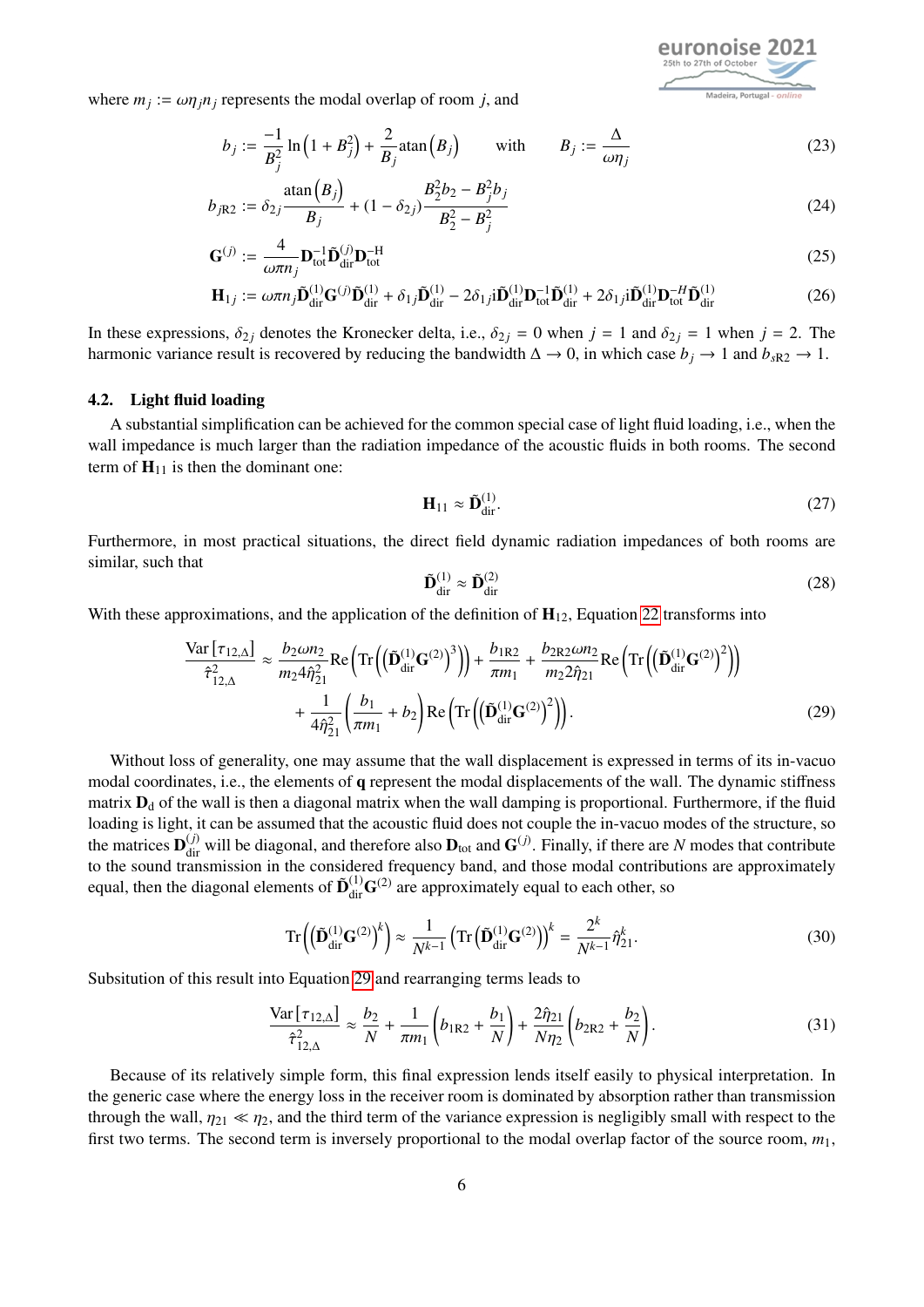

so it is expected to be the dominant term at low frequencies. However, if  $\eta_1$  is independent of frequency,  $m_1$ increases with the third power of frequency, such that at higher frequencies, the first term will normally be the dominant one.

The variables  $b_1$ ,  $b_2$ ,  $b_{1R2}$  and  $b_{2R2}$  which appear in this expression, depend only on ratios of the relative frequency bandwidth and the loss factors of the rooms,  $B_1$  and  $B_2$ . For very small bandwidths, the variables all approximate unity. They decrease monotonically with increasing relative frequency bandwidth, and with decreasing loss factor or, equivalently, with increasing reverberation time.

The observations related to Equation [31](#page-5-1) are in good agreement with known results. For example, the fact that the modal overlap of the source room is the dominant source of uncertainty at low frequencies, is reflected in the practice to use the largest of both rooms in a transmission suite as source room, as prescribed by the ISO 10140-5 standard. Furthermore, it is well known that the inter-laboratory variability of diffuse transmission loss values is particularly large for walls with a low modal density, i.e., for low values of *N* [\[19\]](#page-9-18).

Equation [31](#page-5-1) is much easier to evaluate than its more general counterpart, Equation [22,](#page-4-0) as it only depends on the following quantities: the loss factors of the rooms (or equivalently, their reverberation times), the modal overlap of the source room, the frequency bandwidth, the coupling loss (or, equivalently, the transmission loss) itself, and the number of wall modes contributing the sound transmission. These quantities can all be easily obtained from experiments, or alternatively from simple analytical predictions, such that Equation [31](#page-5-1) can be applied in a much wider setting than the sound insulation prediction framework in which it was derived.

The only exception is perhaps the number of modes *N* that correspond to the sound transmission. If individual modal resonances of the wall dominate the sound transmission, then  $N = 1$ . This is not only the case at wall resonance frequency dips of the harmonic transmission loss, but also for the corresponding bandaveraged values, on which such dips have a decisive influence. In between resonance dips, several wall modes are excited, so  $N \ge 2$ . In the next section, a simple expression that can be used for estimating N, is derived. It depends only on the modal overlap of the wall.

#### 4.3. Approximate estimation of the number of modes *N*

This section elaborates on the computation of the variable *N* that was introduced in Equation [30.](#page-5-2) The main idea is to elaborate the first equality in Equation [30](#page-5-2) for the special case  $k = 2$ . With the assumptions made so far, this leads in the first instance to

<span id="page-6-0"></span>
$$
N = \frac{\left(\text{Tr}\left(\tilde{\mathbf{D}}_{\text{dir}}^{(1)}\mathbf{G}^{(2)}\right)\right)^{2}}{\text{Tr}\left(\left(\tilde{\mathbf{D}}_{\text{dir}}^{(1)}\mathbf{G}^{(2)}\right)^{2}}\right)^{2} \approx \frac{\left(\sum_{j} \frac{\left(\tilde{D}_{\text{dir},jj}^{(1)}\right)^{2}}{\left|D_{\text{d},jj}\right|^{2}}\right)^{2}}{\sum_{j} \frac{\left(\tilde{D}_{\text{dir},jj}^{(1)}\right)^{4}}{\left|D_{\text{d},jj}\right|^{4}}}. \tag{32}
$$

This expression depends both on the natural frequencies of the wall and the modal radiation impedances of the rooms. In situations where these quantities are not (precisely) known, such as standardized measurement situations, progress can be made by approximating the dynamic stiffness of the wall to the ensemble average dynamic stiffness of a wall carrying a diffuse vibration field. Assuming that  $\tilde{D}_{\text{dir},jj}^{(1)}$  can be considered as constant<br>in the neighbourhood of the considered frequency results from random point process theory [6] in the neighbourhood of the considered frequency, results from random point process theory [\[6\]](#page-9-5) can be used to obtain the ensemble averages of the numerator and denominator in Equation [32:](#page-6-0)

$$
E\left[\sum_{j} \frac{\left(\tilde{D}_{\text{dir},jj}^{(1)}\right)^{4}}{\left|D_{\text{d},jj}\right|^{4}}\right] \approx \frac{\pi n_{\text{d}}}{4\eta_{\text{d}}^{3}\omega^{7}} \left(\tilde{D}_{\text{dir},jj}^{(1)}\right)^{4},\tag{33}
$$

$$
E\left[\left(\sum_{j}\frac{(\tilde{D}_{\text{dir},jj}^{(1)})^2}{|D_{\text{d},jj}|^2}\right)^2\right] \approx \frac{\pi^2 n_{\text{d}}^2}{4\eta_{\text{d}}^2 \omega^6} \left(\tilde{D}_{\text{dir},jj}^{(1)}\right)^4 \left\{1 + \text{reluVar}\left(\sum_{j}\frac{(\tilde{D}_{\text{dir},jj}^{(1)})^2}{|D_{\text{d},jj}|^2}\right)\right\}.
$$
 (34)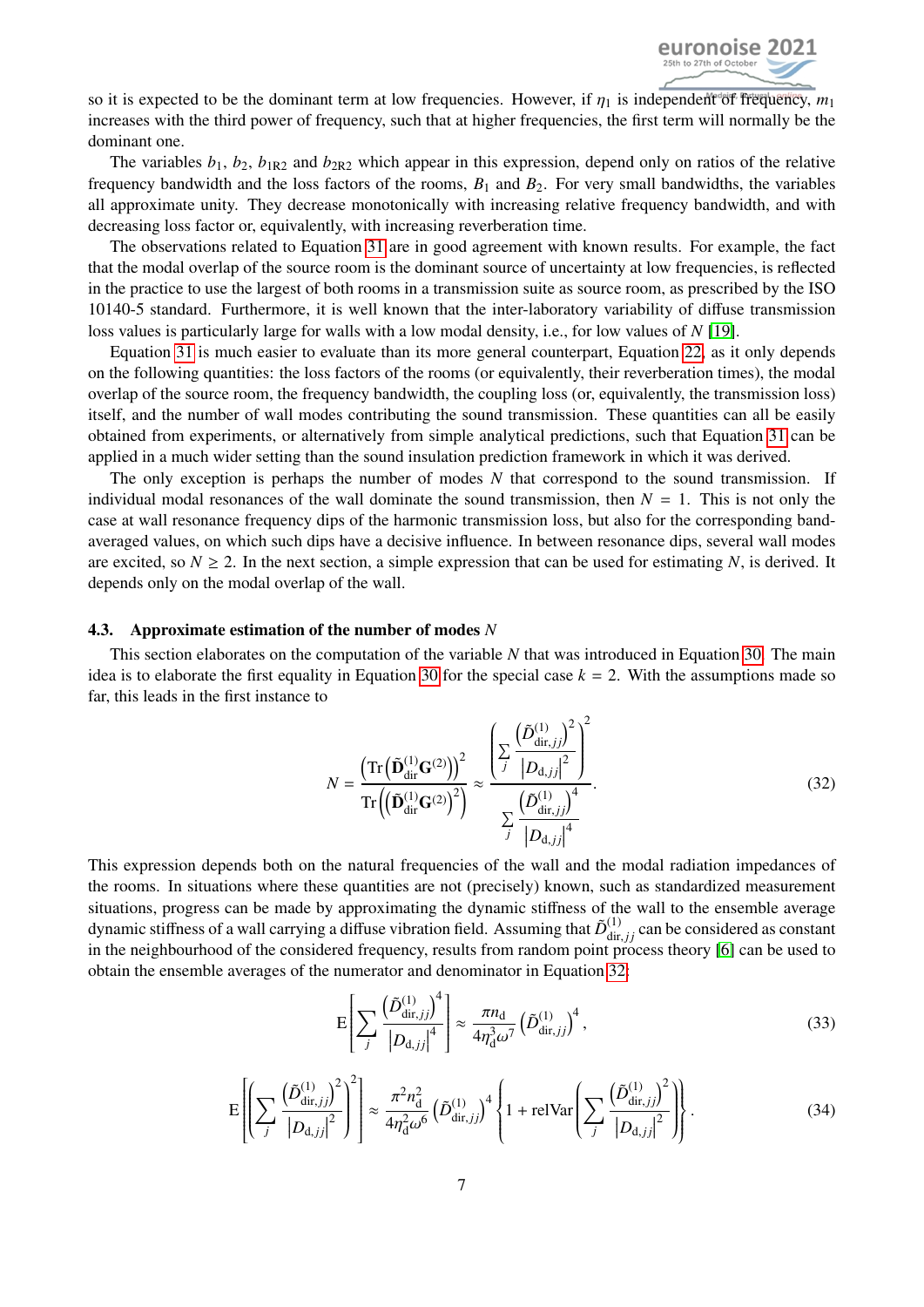Substitution into Equation [32](#page-6-0) yields



$$
N = \pi m_d \left\{ 1 + \text{reluVar}\left(\sum_j \frac{\left(\tilde{D}_{\text{dir},jj}^{(1)}\right)^2}{\left|D_{\text{d},jj}\right|^2}\right) \right\},\tag{35}
$$

with  $m_d = \omega \eta n_d$  the modal overlap factor and  $n_d$  the modal density of the wall. The relative variance in this expression has previously been investigated in [\[6\]](#page-9-5). As the natural frequency spacings converge to that of the Gaussian Orthogonal Ensemble (GOE), the relative variance equals:

$$
relVar\left(\sum_{j} \frac{\left(\tilde{D}_{\text{dir},jj}^{(1)}\right)^2}{\left|D_{\text{d},jj}\right|^2}\right) = \frac{1}{\pi m_d} \left\{1 + q(m_d)\right\}
$$
(36)

with

$$
q(m_{\rm d}) = -1 + \frac{1}{2\pi m_{\rm d}} \left[ 1 + \exp(-2\pi m_{\rm d}) \right] + E_1(\pi m_{\rm d}) \left[ \cosh(\pi m_{\rm d}) - \frac{1}{\pi m_{\rm d}} \sinh(\pi m_{\rm d}) \right]. \tag{37}
$$

The function  $q(m_d)$  goes to zero at low values and to one at high values of the modal overlap factor  $m_d$ . This means that the investigated relative variance equals  $1/(\pi m_d)$  at low modal overlap and decreases to zero at high modal overlap, which also implies that *N* approximately equals  $1 + \pi m_d$  at low and  $\pi m_d$  at high modal overlap. As at high modal overlap,  $\pi m_d \gg 1$ , the following approximation can be used for the entire frequency range:

<span id="page-7-0"></span>
$$
N \approx 1 + \pi m_{\rm d}.\tag{38}
$$

## 5 Numerical validation

The proposed method is validated by comparison with a detailed Monte Carlo model. The sound transmission for a particular wall is obtained by coupling it to two rooms (the source and receiver room). A total of 30 point air pockets (or acoustic point masses) are distributed at random locations within the room. The air pockets are highly idealized models for small wave scatterers in the room, in the same way as point masses would be highly idealized models for small wave scatterers on a plate. Each air pocket has 0.4 % of the total acoustic mass  $V/c^2$  of the room. The probability distribution of the location of each air pocket is uniform<br>throughout the entire room, and the locations of the air pockets are statistically independent. From a cer throughout the entire room, and the locations of the air pockets are statistically independent. From a certain frequency onwards, the room with randomly distributed acoustic masses behaves as a diffuse field. The wall, on the other hand, is modelled deterministically.

The considered wall has a thickness of 10 cm. It consists of gypsum blocks with mass density  $\rho = 910 \text{ kg/m}^3$ , Young's modulus  $E = 3.15 \text{ GPa}$ , Poisson's ratio  $v = 0.2$ , and damping loss factor  $\eta = 0.03$ .<br>The source room has dimensions  $V_t = 3.12 \text{ m} \times 4.32 \text{ m} \times 4.08 \text{ m} \approx 55 \text{ m}^3$  and reverberation time The source room has dimensions  $V_1 = 3.12 \text{ m} \times 4.32 \text{ m} \times 4.08 \text{ m} \approx 55 \text{ m}^3$  and reverberation time  $T_1 = 1.5 \text{ s}$  and the receiver room has dimensions  $V_2 = 3.12 \text{ m} \times 4.24 \text{ m} \times 3.78 \text{ m} \approx 50 \text{ m}^3$  and reve the receiver room has dimensions  $V_2 = 3.12 \text{ m} \times 4.24 \text{ m} \times 3.78 \text{ m} \approx 50 \text{ m}^3$  and reverberation time  $T_2 = 1.5 \text{ s}$ .<br>Fig. 1 displays the mean and variance of the harmonic and 1/3 octave hand transmission loss in

Fig. [1](#page-8-0) displays the mean and variance of the harmonic and 1/3 octave band transmission loss in the frequency range 50 − 500 Hz. It can be noted that both the ensemble average and the variance of the harmonic sound transmission loss as computed from the detailed Monte-Carlo model are well approximated by the diffuse approximations presented in this paper, except at very low frequencies (below 125 Hz). This is because at very low frequencies, where the local harmonic sound fields in the rooms are not very sensitive to the presence of the small random wave scatterers (point air pockets). Also for the mean 1/3-octave band predictions, a good agreement is obtained from 125 Hz onwards. The band-averaged variance however is underestimated when the general expression [\(22\)](#page-4-0) or the approximate one [\(31\)](#page-5-1) with Equation [38](#page-7-0) are employed. The reason for this is that the harmonic transmission loss varies strongly with frequency, while in the variance theory, the wall properties are taken to be approximately constant within the considered frequency bands. Much better agreement is achieved when setting  $N = 1$  in the approximate expression, as the band-averaged transmission loss values are dominated by the individual transmission loss resonance dips within the corresponding frequency bands.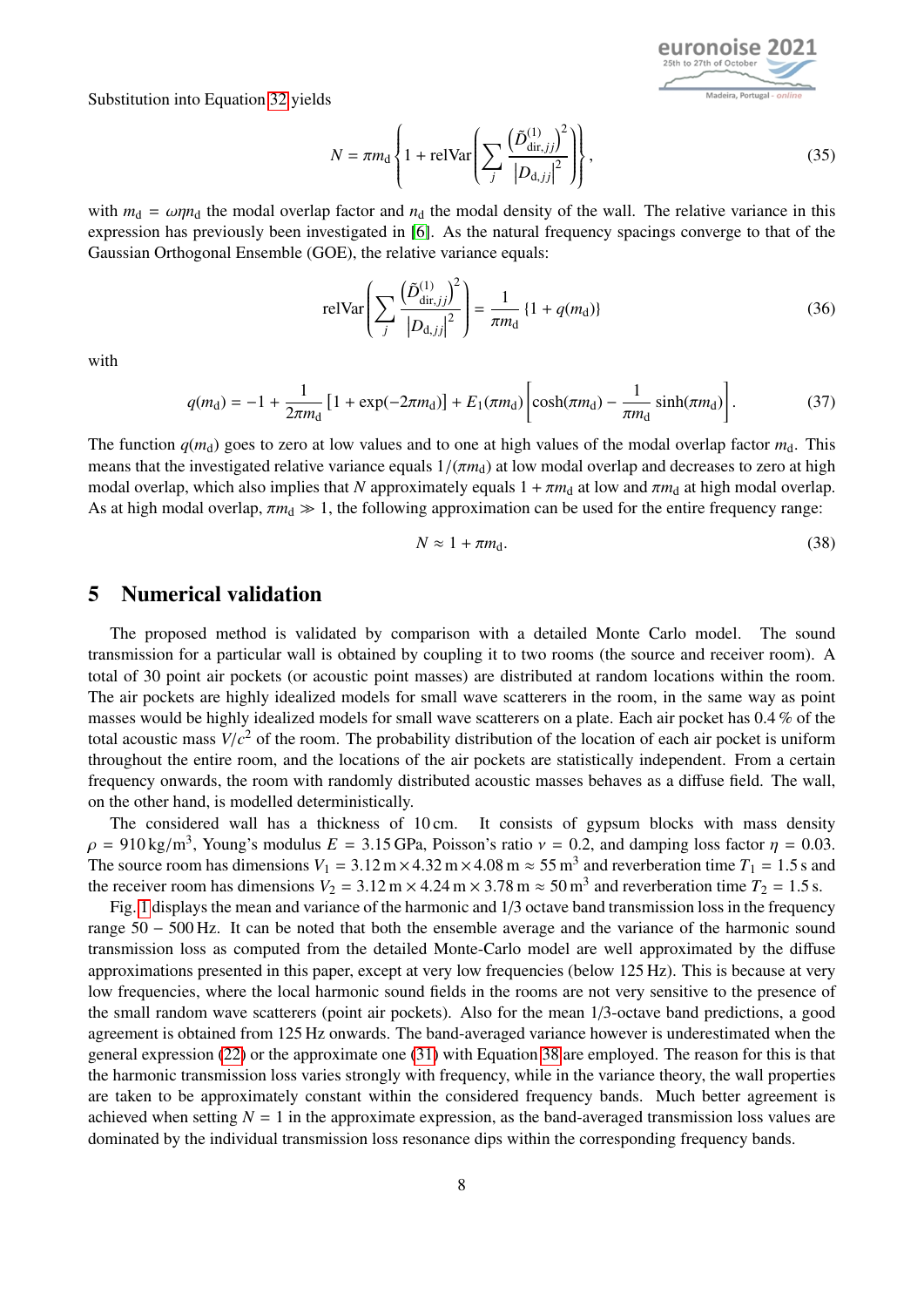<span id="page-8-0"></span>

Figure 1: Sound transmission loss of a gypsum block wall: (a,b) mean and (c,d) variance of the (a,c) harmonic and (b,d) 1/3-octave band values. Blue solid lines: detailed Monte Carlo predictions; red dashed lines: general diffuse predictions; black dash-dotted lines: approximate diffuse predictions with *N* obtained from Eq. [38;](#page-7-0) grey solid lines: same but with  $N = 1$ .

# 6 Conclusions

Closed-form expressions have been derived for quantifying the uncertainty of sound insulation values that is inherent in the assumption that the source and receiver rooms carry diffuse fields. A first, generally applicable expression requires knowledge of the dynamic stiffness of the partitioning structure and of the radiation impedances of the surrounding fluids. A second expression that is applicable to cases of light fluid loading requires only energetic quantities, making it also applicable in an experimental setting. A numerical validation confirmed that these expressions can accurately quantify the harmonic sound transmission loss variance of a wall across an ensemble of transmission suites with wave scattering elements placed at random locations. The band-averaged variance can also be relatively well captured when the fact that modal resonance dips dominate the band-averaged transmission loss is accounted for.

# Acknowledgements

This research was funded by the European Research Council (ERC) Executive Agency under the Horizon 2020 framework program, in the form of ERC Starting Grant 714591 VirBAcous.